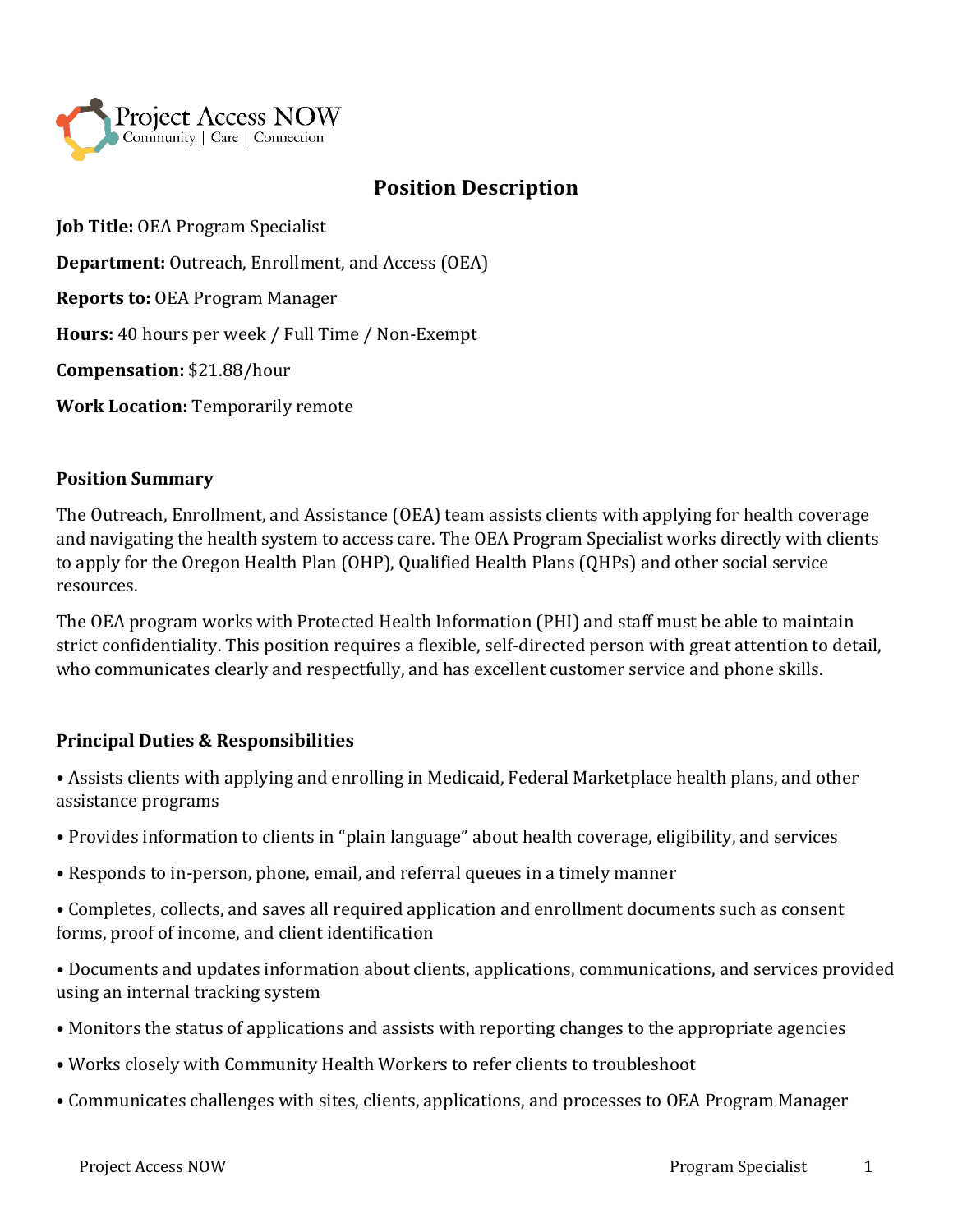• Participates in team meetings, organizational committees, and staff meetings to improve program delivery and organizational culture

- Complies with organizational policies, contractual obligations, and HIPAA
- Other duties as assigned

## **Qualifications**

• Employment dependent on completion of State training and certification for Oregon Health Plan and Marketplace enrollment

- Ability to work independently and as a team
- High level of accountability and reliability
- A valid Oregon driver's license, proof of insurance, or a reliable mode of transportation is required
- Must be able to pass a background check
- Bilingual and multicultural staff are highly desired

## **Education, Experience, Transferrable Skills**

- High school diploma or equivalent
- Experience with Microsoft 365, SharePoint, Teams, and Virtual Meeting platforms
- Experience serving diverse, traditionally underserved communities is desired
- Knowledge of health coverage options, tax filing regulations, and marketplace enrollment is preferred
- Creative, with strong analytical and problem-solving skills, and ability to prioritize multiple tasks

• Verbal and written English language proficiency sufficient to communicate with co-workers, community leaders, and community members

## **Working Conditions**

- Occasional work on evenings and weekends
- Works at multiple locations with varying levels of ADA access
- Ability to lift 10 20 lbs.
- Prolonged periods sitting at a desk.
- Frequent use of keyboard, 2 monitors, mouse, telephone and/or headset.
- Project Access Now provides equipment: laptop, monitors, and other home office work tools.